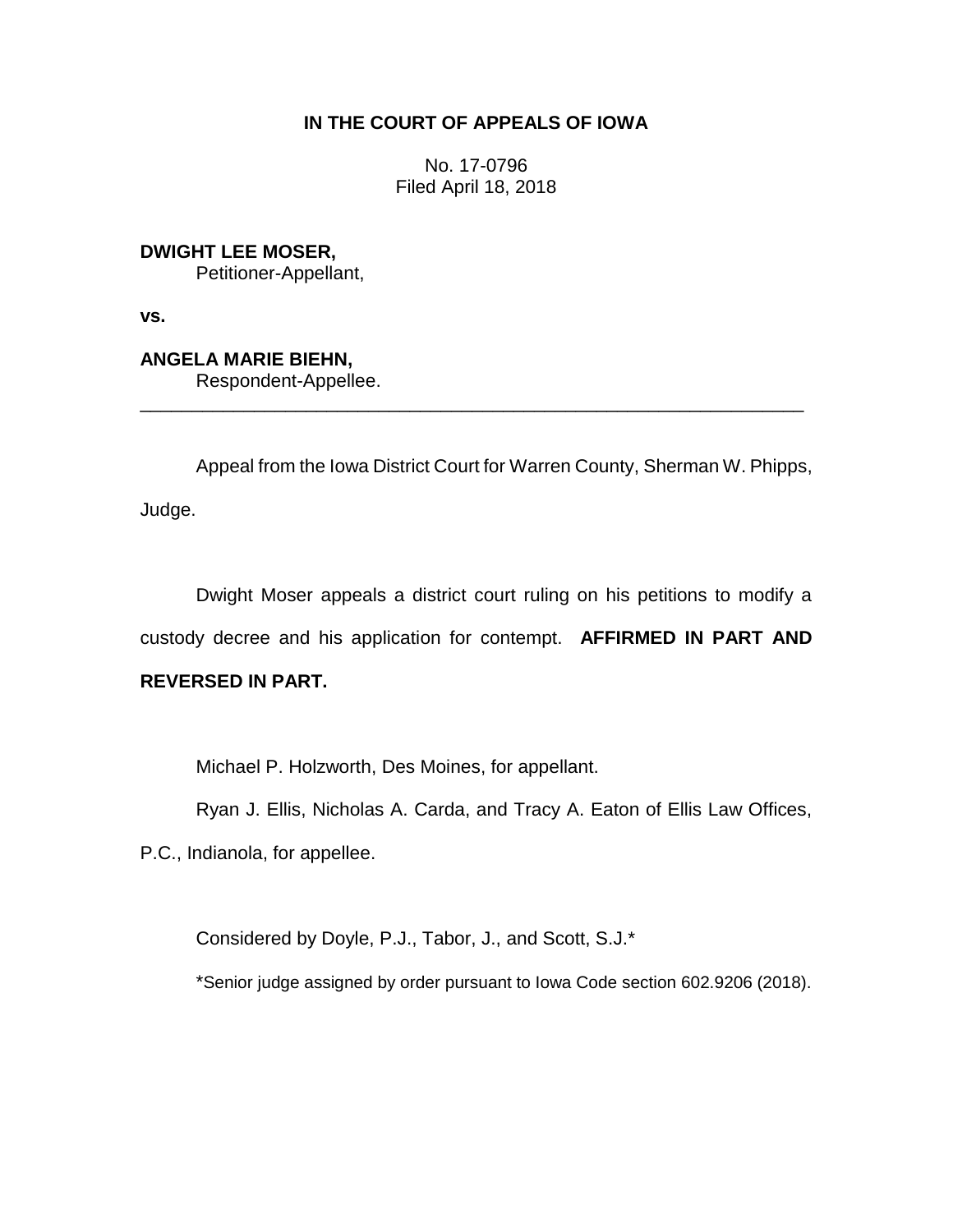#### **SCOTT, Senior Judge.**

Dwight Moser appeals a district court ruling on his petitions to modify a custody decree and his application for contempt. He argues the district court (1) erred in declining to modify the visitation and income-tax-deduction provisions of the decree, (2) abused its discretion in declining to hold the opposing party, Angela Biehn, in contempt for violating the visitation provisions of the decree and the rightof-first-refusal provision of a mediation agreement, and (3) abused its discretion in granting Angela an award of attorney fees. Angela requests an award of appellate attorney fees.

# **I. Background Facts and Proceedings**

The parties were never married but are the biological parents of A.M., born in January 2010. In an order establishing paternity, custody, visitation, and support entered in August 2011, the parties were granted joint legal custody, with Angela being awarded physical care. In addition to an alternating holiday-visitation schedule, Dwight was granted visitation every other weekend from Friday at 3:00 p.m. until Monday at 7:00 a.m., every Wednesday from 3:00 p.m. until Thursday at 7:00 a.m., and three weeks out of the summer. The court also ordered the parties to alternate claiming the child each year for state and federal income tax purposes, with Angela claiming the child in even-numbered years and Dwight in odd-numbered years. In resolution of a subsequent contempt action initiated by Dwight, the parties entered into a mediation agreement which contained the following provision:

The parties further agree that before Angela Biehn uses a daycare or babysitter for a three-hour period (this does not include visiting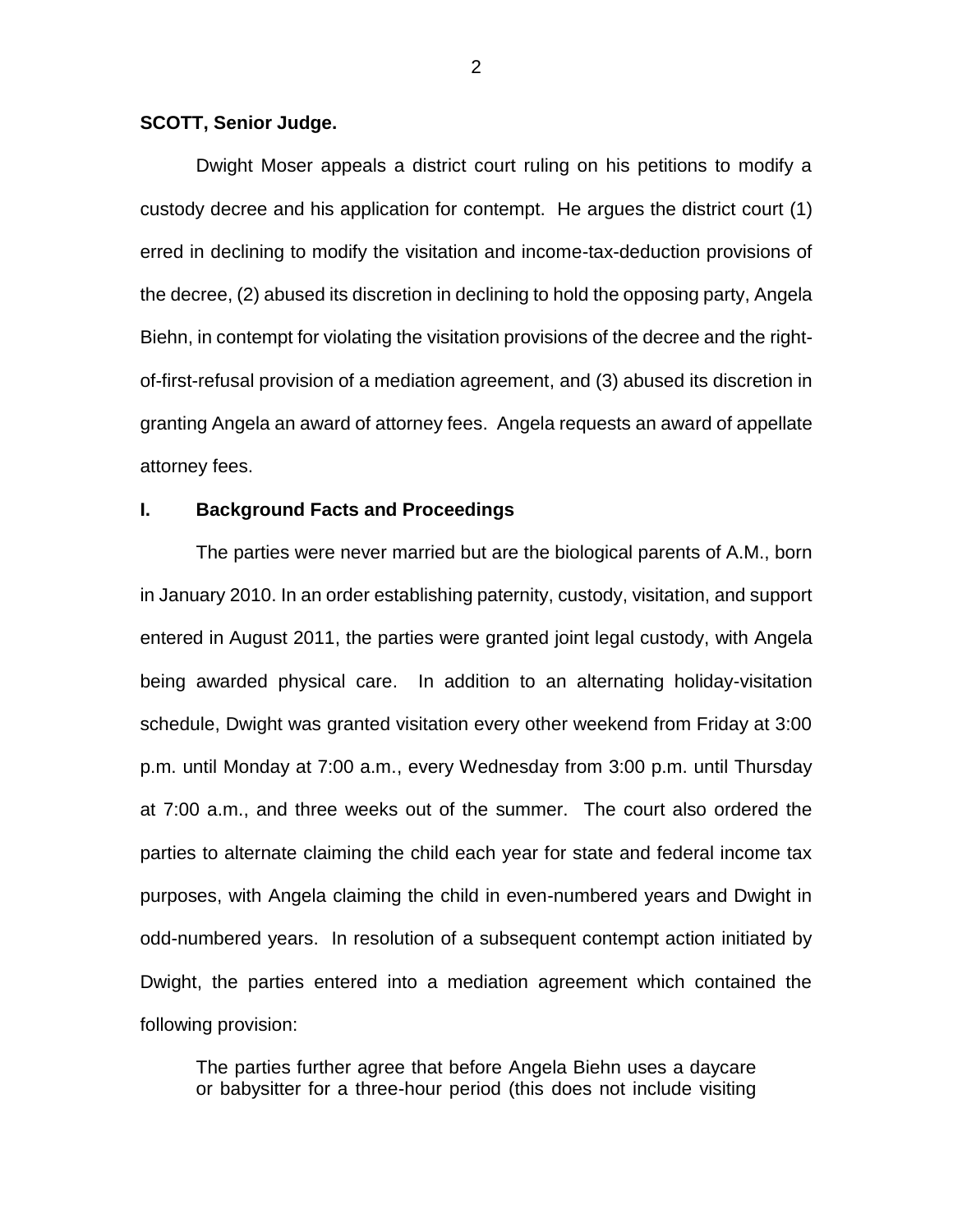relatives), she will first contact Dwight Moser to see if he is available to provide care for the minor child . . . .

The district court entered an order directing the parties to comply with the mediation agreement.

In July 2015, Dwight petitioned the court to modify the income-tax-deduction provision of the decree to allow him to claim the child as a tax dependent every year, contending Angela's decrease in income and resulting lack of taxable income amounted to a substantial and material change in circumstances. In May 2016, Dwight additionally petitioned the court to modify the visitation provisions of the decree, alleging Angela's new employment was interfering with the child's education and arguing such interference and Angela's recent marriage amounted to substantial and material changes in circumstances warranting modification. Finally, in July 2016, Dwight filed an application for an order to show cause why Angela should not be held in contempt. Dwight alleged Angela violated the rightof-first-refusal provision of the mediation agreement and additionally denied him six hours of his visitation time on Easter weekend of 2016.

Following a trial, the district court denied the modification petitions, concluding Dwight failed to meet his burden of proof in presenting evidence that would warrant modification of the original decree. 1 The court also concluded Dwight failed to meet his burden on his allegations of contempt. The court directed the parties to submit attorney fee affidavits in support of their requests for attorney

 $\overline{a}$ 

<sup>&</sup>lt;sup>1</sup> The parties agreed to modification of the decree to allow Dwight to pick the child up from school on Friday afternoons and return her to school on the subsequent Monday morning on weekends Dwight was entitled to weekend visitation and the child had school on both Friday and Monday. The court modified the decree to reflect the same.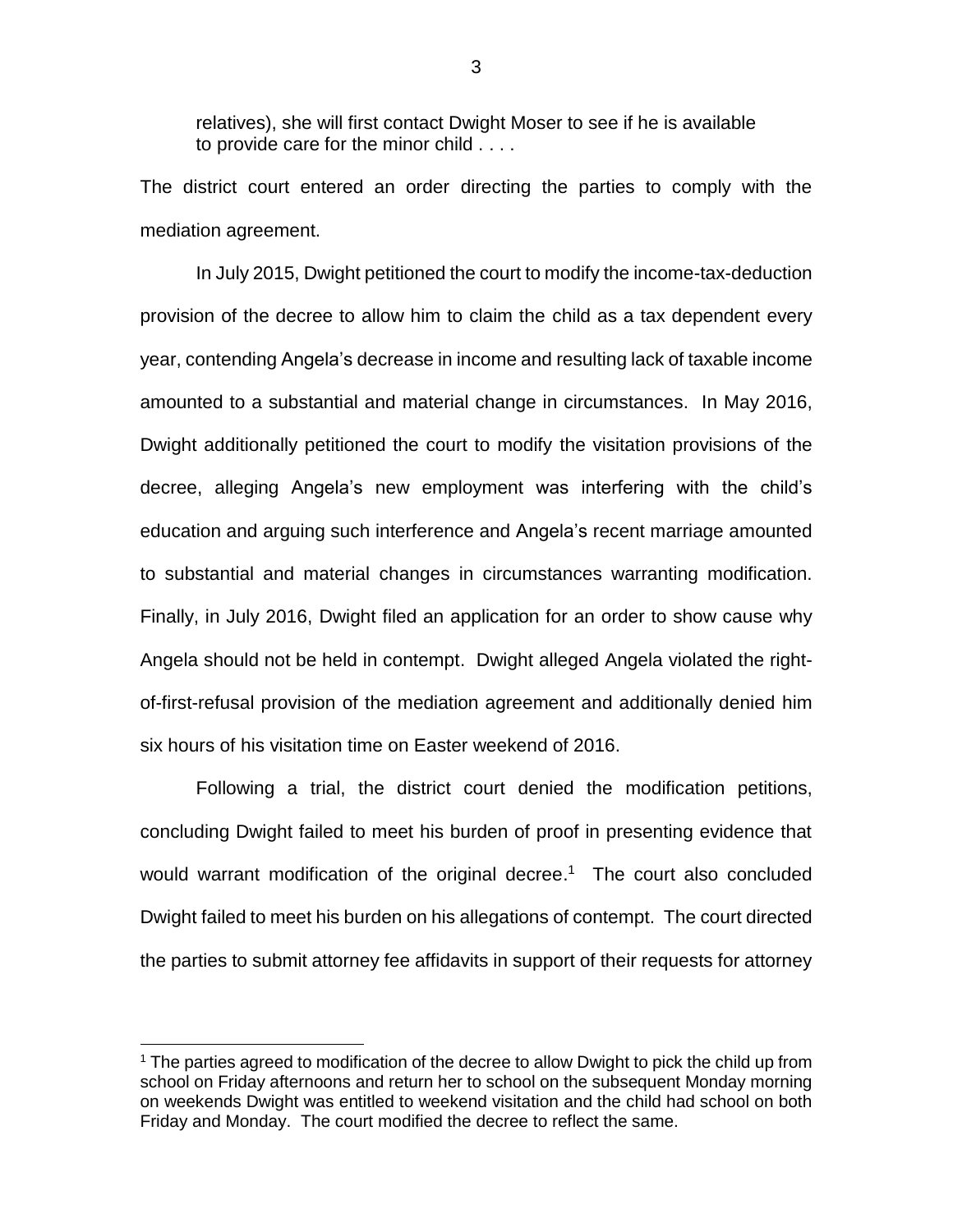fees. After its receipt of the same, the court ordered Dwight to pay a portion of Angela's attorney fees in the amount of \$18,782.50.

As noted, Dwight appeals. Additional facts will be set forth below as are relevant to the issues raised on appeal.

### **II. Standards of Review**

Actions to modify a paternity decree are equitable in nature; appellate review of such actions is therefore de novo. *See Nicolou v. Clements*, 516 N.W.2d 905, 905–06 (Iowa Ct. App. 1994); *see also Markey v. Carney*, 705 N.W.2d 13, 19 (Iowa 2005). "We have a duty to examine the entire record and adjudicate anew rights on the issues properly presented." *Nicolou*, 516 N.W.2d at 906. We give weight to the factual findings of the district court, especially when considering the credibility of witnesses, but we are not bound by them. Iowa R. App. P.  $6.904(3)(g)$ .

Our review of the district court's refusal to hold a party in contempt is for an abuse of discretion. *See In re Marriage of Swan*, 526 N.W.2d 320, 327 (Iowa 1995). Trial courts have broad discretion in deciding whether to hold a party in contempt, and "unless this discretion is grossly abused, the [trial court's] decision must stand." *Id.* (alteration in original) (quoting *State v. Lipcamon*, 483 N.W.2d 605, 607 (Iowa 1992)).

Finally, "[w]e review the district court's decision to award attorney fees for abuse of discretion." *Christy v. Lenz*, 878 N.W.2d 461, 469 (Iowa Ct. App. 2016). We will reverse an award of attorney fees "only when it rests on grounds that are clearly unreasonable or untenable." *In re Marriage of Erpelding*, \_\_\_ N.W.2d \_\_\_, \_\_\_, 2018 WL 1122305, at \*2 (Iowa 2018). "A ruling is clearly unreasonable or untenable when it is 'not supported by substantial evidence or when it is based on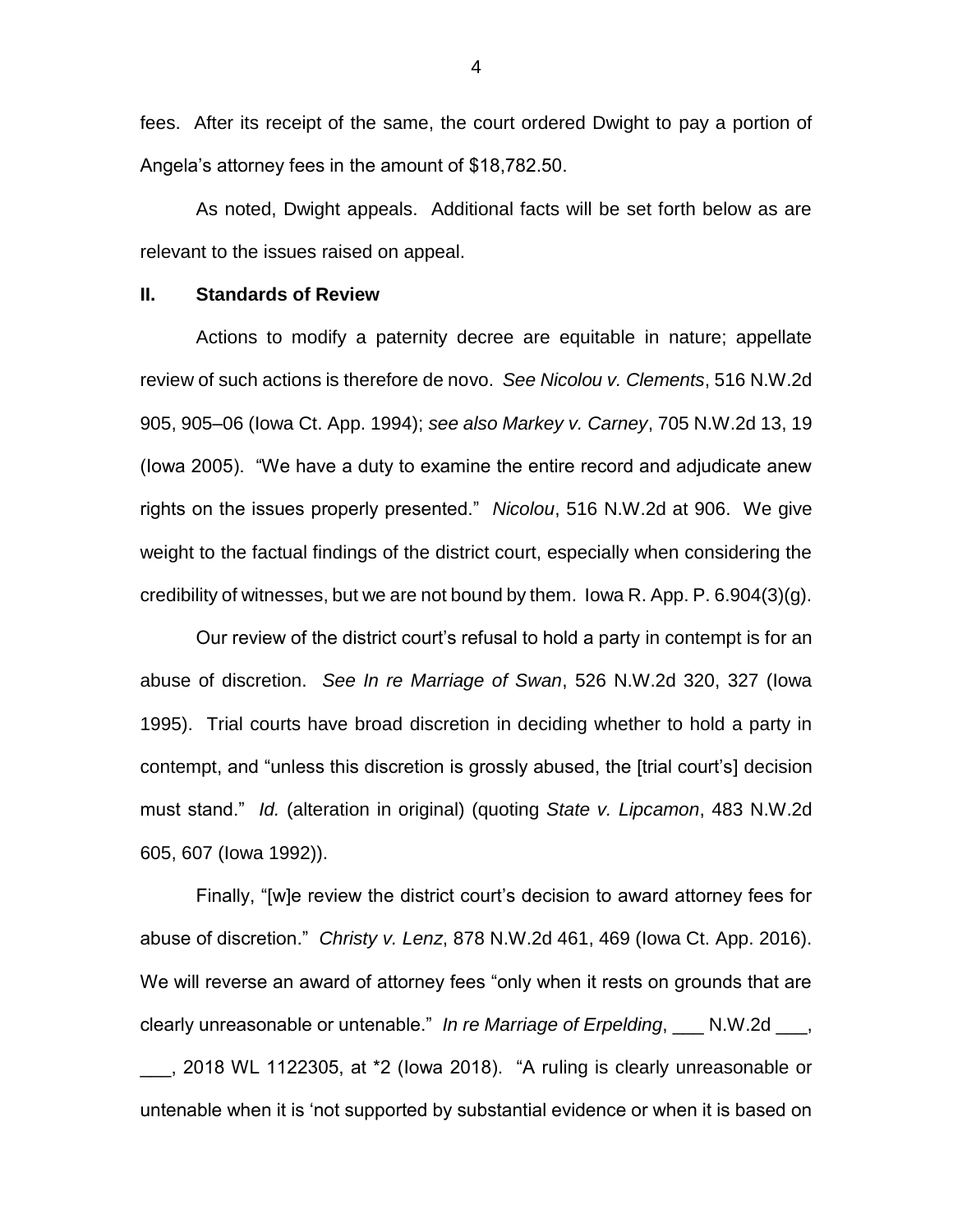an erroneous application of the law.'" *Id.* (quoting *In re Marriage of Kimbro*, 826 N.W.2d 696, 698–99 (Iowa 2013)).

#### **III. Modification**

#### A. Income Tax Deduction

Dwight petitioned the court to modify the income-tax-deduction provision of the decree to allow him to claim the parties' child as a tax dependent every year, contending Angela's decrease in income and resulting lack of taxable income amounted to a substantial and material change in circumstances.

The provisions of a "decree dealing with dependency deductions are subject to change since such items are connected directly with the requirements of a noncustodial parent to afford support, child support as such being unquestionably subject to modification." *In re Marriage of Eglseder*, 448 N.W.2d 703, 704 (Iowa Ct. App. 1989). Modification of provisions "having to do with the support of children, or those related to such provisions, can be allowed only if there has been shown a substantial change in circumstances since the entry of the decree." *In re Marriage of Habben*, 260 N.W.2d 401, 403 (Iowa 1977). The party seeking modification must prove the substantial change in circumstances by a preponderance of the evidence. *In re Marriage of Mihm*, 842 N.W.2d 378, 382 (Iowa 2014). Not every change in circumstances is sufficient—it must appear that continued enforcement of the decree would result in a positive wrong or injustice, the circumstantial change must be permanent or continuous rather than temporary, the change in financial conditions must be substantial, and the change must not have been contemplated by the court at the time the original decree was entered. *See In re Marriage of Reitz*, 585 N.W.2d 226, 229 (Iowa 1998).

5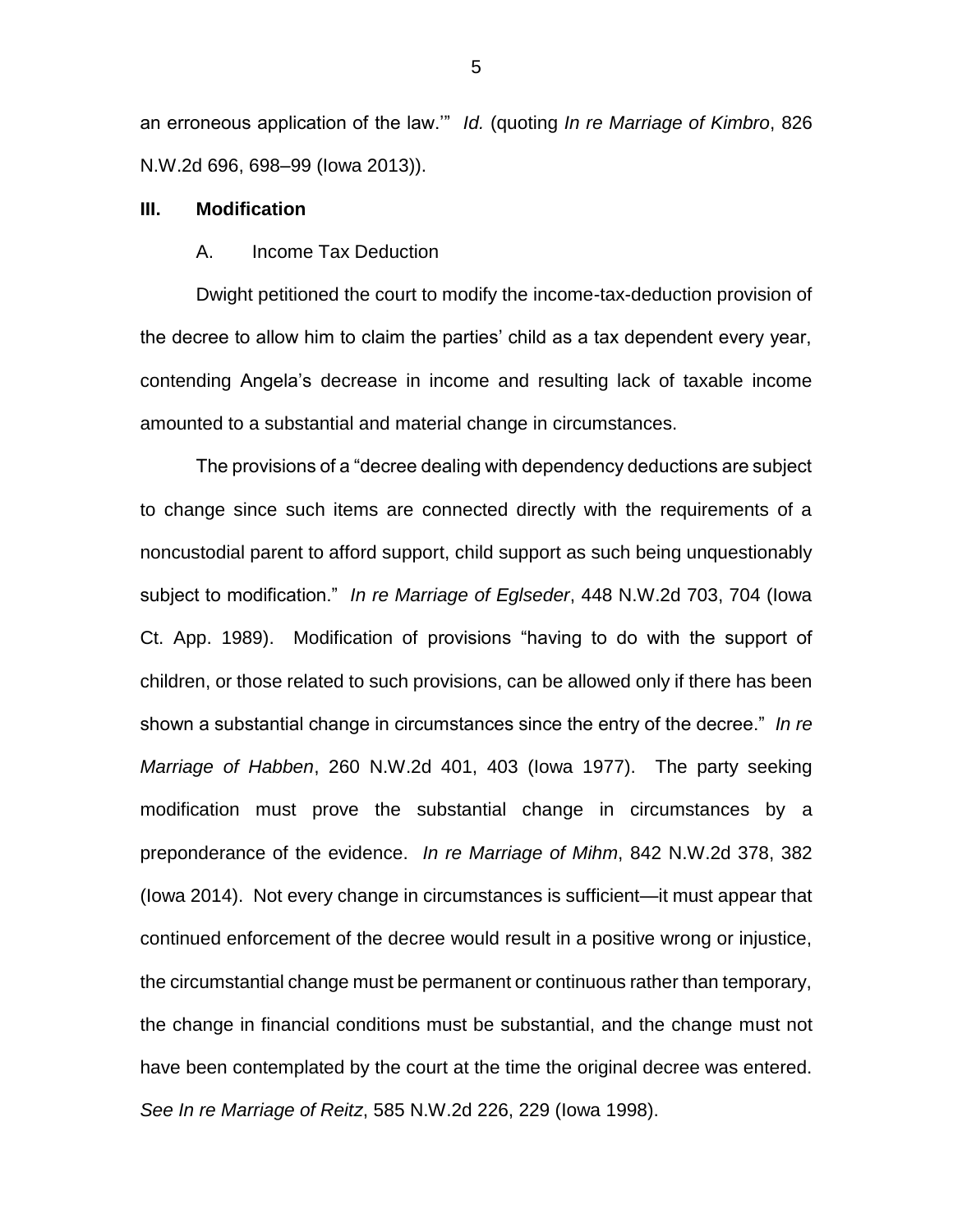Dwight's position at trial was that Angela should not be allowed to claim the child as a dependent until she makes at least \$25,000.00 per year, as the dependent deduction would not be beneficial to her until she meets that threshold. He further testified his "tax guy and a few other people" informed him that tax benefits do not flow from the dependent deduction until the claimant is earning at least \$25,000.00 per year. However, Dwight testified, and additionally indicated in his 2016 child-support-guidelines worksheet, that Angela earned a gross annual income of \$18,173.00 while he earned a gross annual income of only \$11,000.00. Dwight steadfastly asserted that Angela would get no benefit from the tax deduction but, despite his lesser annual earnings, contended "[t]here could be" a potential benefit to him if he were allowed the deduction every year. He conceded he was not positive he would realize any benefit. Both parties agreed that, in 2014, Angela had no earned income and therefore was not required to file a tax return for that year, but the evidence reveals that Angela completed the necessary paperwork for Dwight to be able to claim the child for that year.

Upon our de novo review, we agree with the district court that Dwight failed to meet his burden for modification. No evidence was presented concerning Angela's earnings situation at the time the original decree was entered. It is therefore impossible to reach any conclusion that her financial condition has changed at all, let alone substantially. Dwight even concedes in his brief on appeal that, since the child's birth, "Angela was either unemployed or temporarily employed." This appears to be an implicit concession that Angela has always had an income comparable to what she had at the time of the modification proceeding, thus negating any potential conclusion that there has been a change of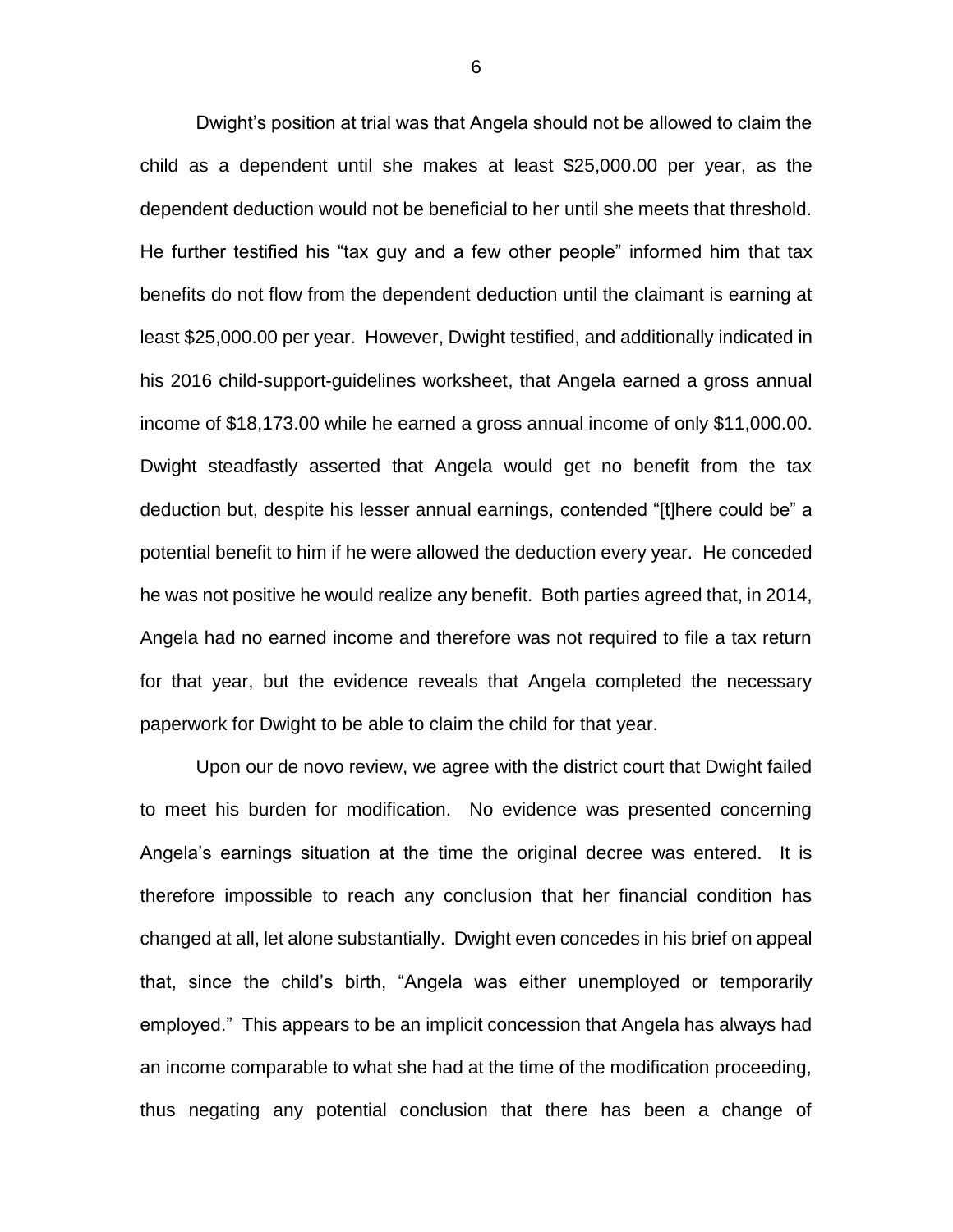circumstances in her financial position warranting modification of the income-taxdeduction provision.

In any event, we are unable to conclude that continued enforcement of the provision requiring alternating entitlement to the dependent deduction would result in a positive wrong or injustice. Although Dwight attempts to inflate his income on appeal, his position below was that he made less money per year than Angela also less than the \$25,000.00 threshold he now attempts to impose upon Angela. Angela also completed the necessary paperwork to allow Dwight to claim the child in the only year that it was shown she had no income. We have no reason to believe that Angela would decline to do the same in future years in which she has no income.

We affirm the district court's denial of Dwight's petition to modify the incometax-deduction provision of the decree.

B. Visitation

Dwight additionally petitioned the court to modify the visitation provisions of the decree, alleging Angela's new employment was interfering with the child's education and arguing such interference and Angela's recent marriage amounted to substantial and material changes in circumstances warranting modification.

A party seeking modification of a visitation schedule "must establish by a preponderance of evidence that there has been a material change in circumstances since the decree and that the requested change in visitation is in the best interests of the child[]." *Christy*, 878 N.W.2d at 464 (quoting *In re Marriage of Salmon*, 519 N.W.2d 94, 95–96 (Iowa Ct. App. 1994)).

7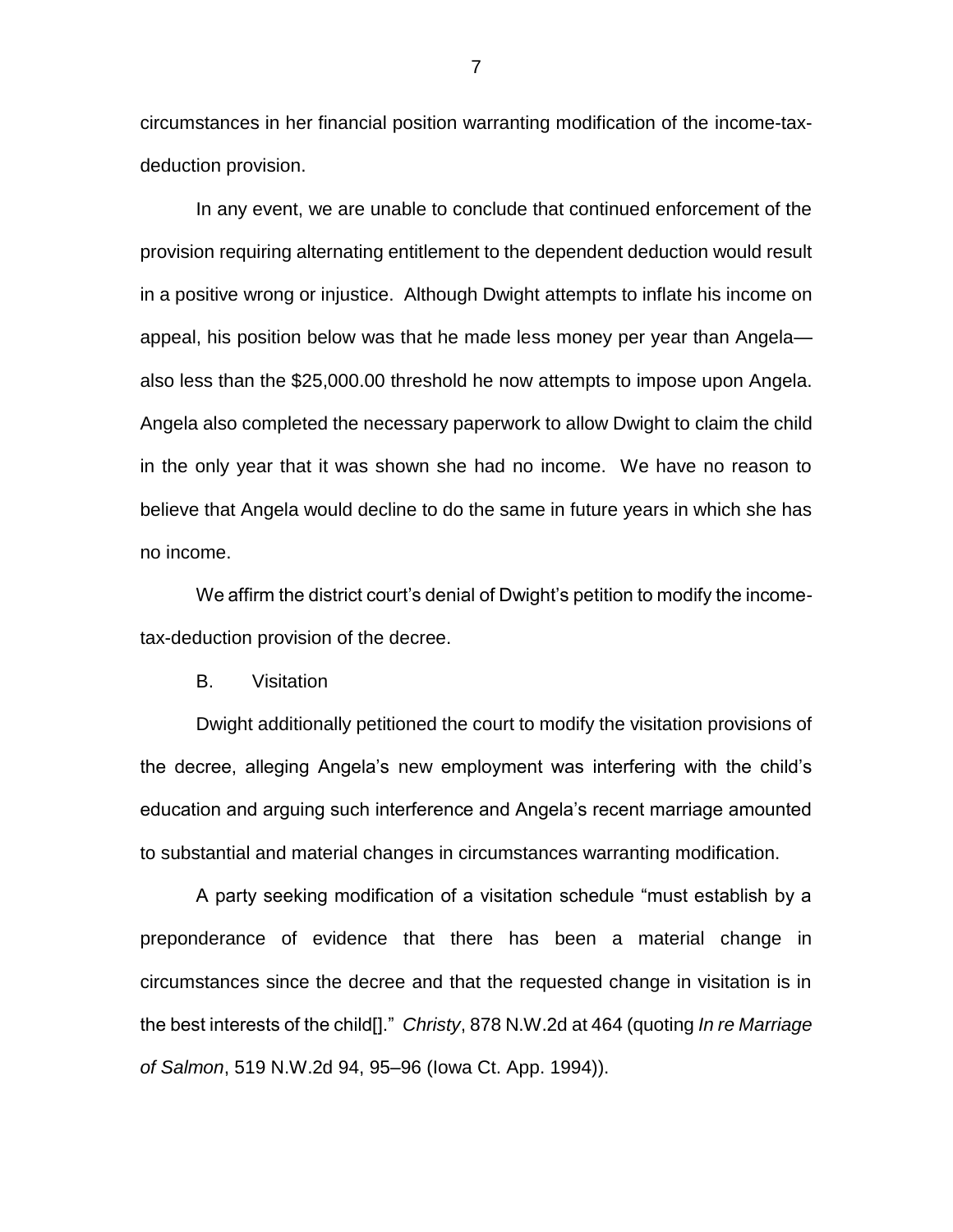Dwight simply testified the basis for his petition to modify visitation was that he "want[s] to spend more time with [his] daughter" and his "daughter wants to spend more time with [him]." His general argument on appeal that "[i]t was in the best interests of [the child] to spend more time with her father" is similar. Absolutely no evidence was presented to support Dwight's contentions that Angela's employment, her recent marriage, or any other changes in circumstances have had any effect whatsoever on the child's best interests.

Again, we agree with the district court that Dwight failed to meet his burden for modification. We therefore affirm the denial of Dwight's petition to modify the decree.

# **IV. Contempt**

No person can be held in contempt unless the allegedly contemptuous acts have been established by proof beyond a reasonable doubt. *Phillips v. Iowa Dist. Ct.*, 380 N.W.2d 706, 709 (Iowa 1986). Contempt is customarily defined as willful disobedience. *See Amro v. Iowa Dist. Ct.*, 429 N.W.2d 135, 140 (Iowa 1988). A finding of willful disobedience

requires evidence of conduct that is intentional and deliberate with a bad or evil purpose, or wanton and in disregard of the rights of others, or contrary to a known duty, or unauthorized, coupled with an unconcern whether the contemner had the right or not.

*Id.* (quoting *Lutz v. Darbyshire*, 297 N.W.2d 349, 353 (Iowa 1980), *overruled on other grounds by Phillips*, 380 N.W.2d at 709). A failure to comply is not willful where the order to be followed is indefinite. *See Ary v. Iowa Dist. Ct.*, 735 N.W.2d 621, 624 (Iowa 2007).

A. Denial of Visitation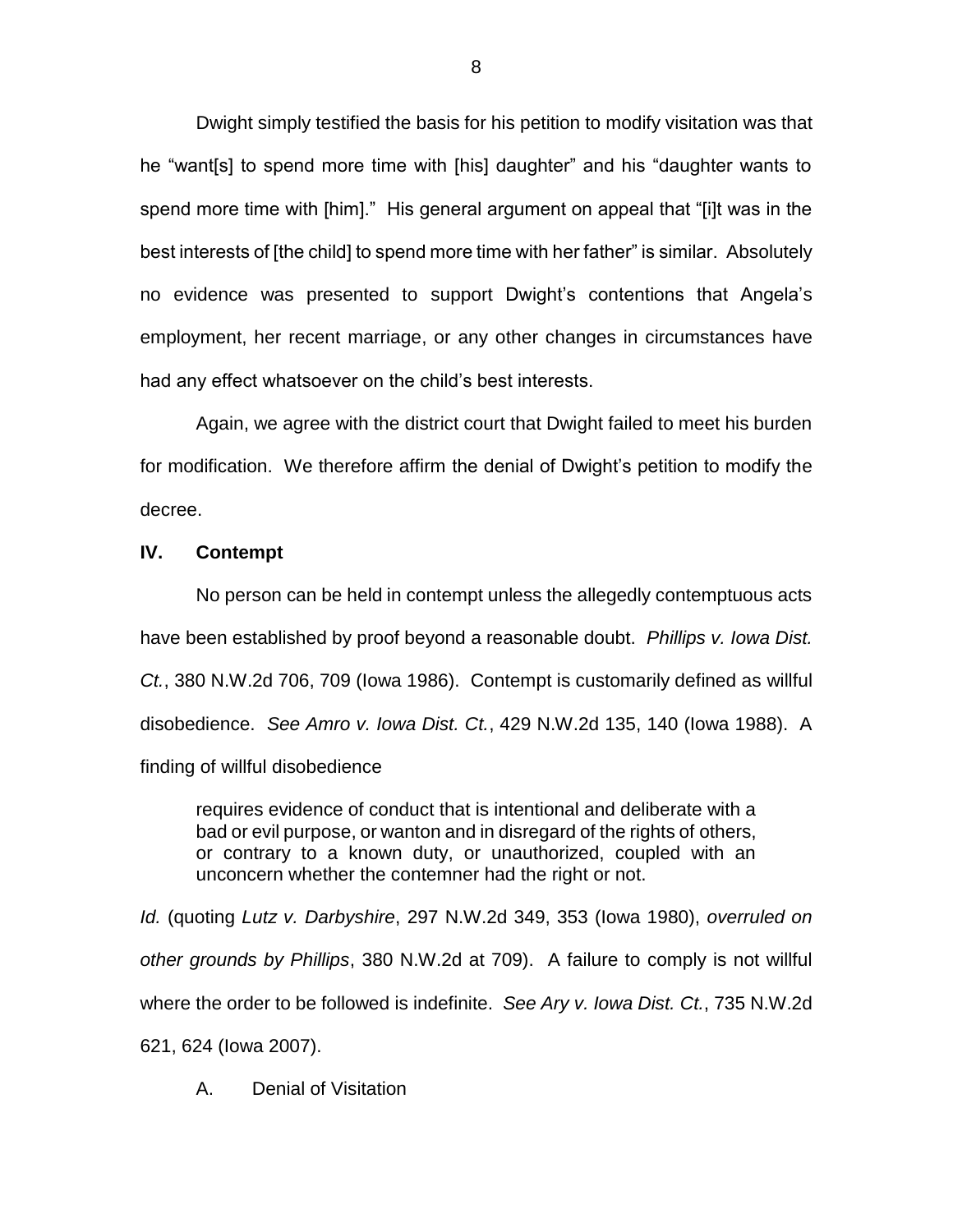The decree granted Dwight parenting time on Easter weekend "during even numbered years . . . beginning at 12:00 p.m. the Friday before Easter until Easter day at 5:00 p.m." Dwight testified that, on the Friday before Easter of 2016, Angela picked the child up from school and he was unable to begin his parenting time until 6:00 p.m. because Angela took the child to a "family wedding." Dwight conceded at trial that he was not planning on picking the child up from school until school let out at 3:15 p.m., but asserts on appeal that "Angela denied [his] court-ordered visitation for six hours." Dwight asserts this was a contemptuous act and the district court abused its discretion in declining to hold Angela in contempt for violating the decree.

Text messages between the parties reveal that Angela preemptively asked Dwight if the child could accompany her to the so-called "family wedding" on the day in question. The wedding was, in fact, Angela's wedding, and the child was to be a part of the ceremony. Dwight initially resisted the request, repeatedly asserting "it's my time," but ultimately agreed to allow Angela to exchange the child at 6:00 p.m., noting "we can discuss how we are going to make up the time later." Dwight asserted at trial that his lost parenting time was never made up. However, the text messages between the parties also reveal that Angela allowed Dwight to keep the child until 7:00 a.m. on the Monday morning following Easter Sunday. Under the decree, Dwight would have been required to return the child to Angela by 5:00 p.m. on Easter Sunday, but Angela allowed Dwight to keep the child until the following morning, which amounted to an additional fourteen hours of parenting time for Dwight. There have also been a number of other occasions in which Angela has allowed Dwight additional visitation time.

9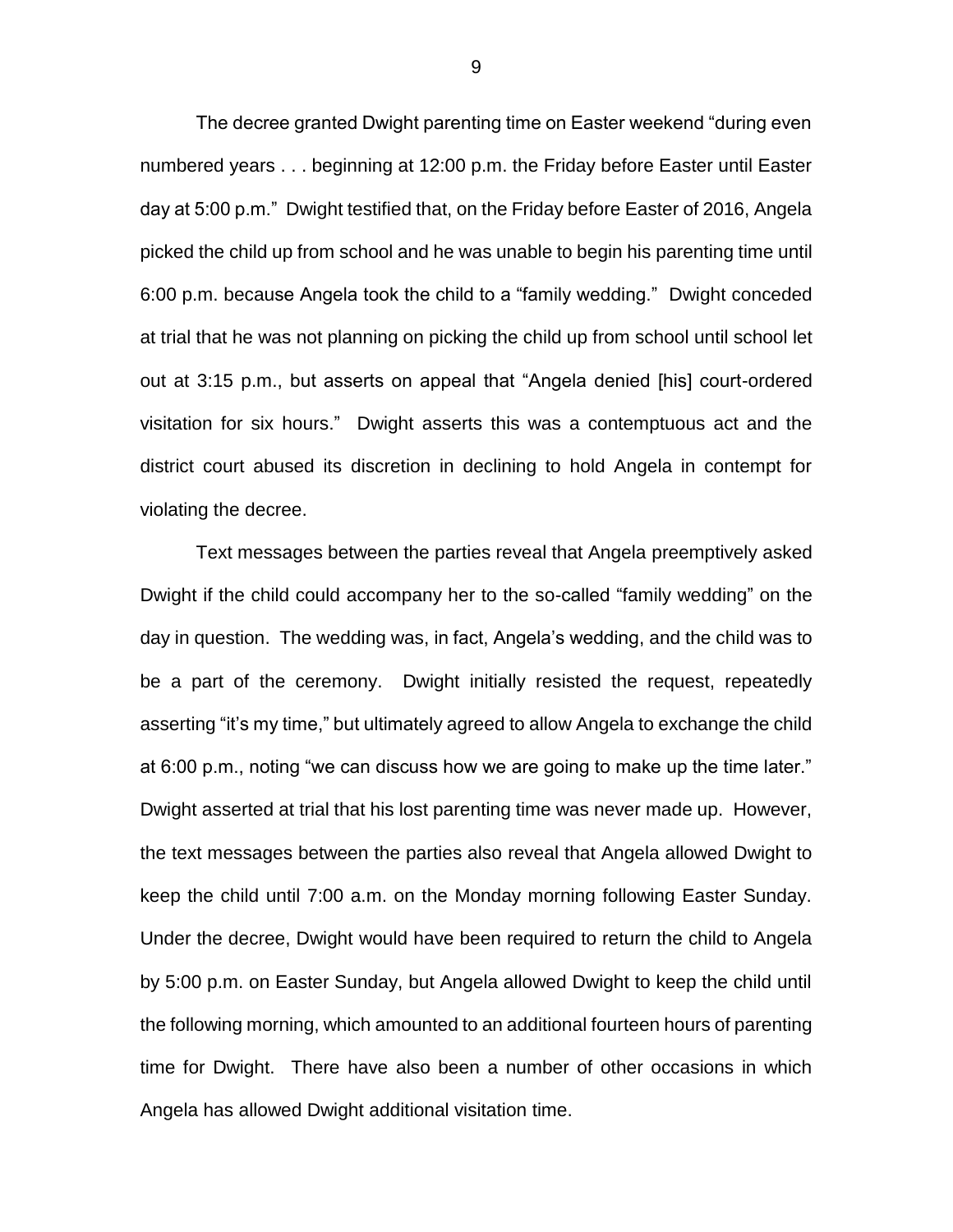Based on Angela's request for permission to have the child on the day in question, Dwight's ultimate agreement to the same, and Angela's provision to Dwight of additional visitation time in excess of that which Dwight lost as a result of the child's wedding attendance, it cannot be said that Angela's conduct was "intentional and deliberate with a bad or evil purpose, or wanton and in disregard of the rights of others, or contrary to a known duty, or unauthorized, coupled with an unconcern whether the contemner had the right or not." *Amro*, 429 N.W.2d at 140 (quoting *Lutz*, 297 N.W.2d at 353). Accordingly, we conclude the district court did not abuse its discretion in declining to hold Angela in contempt, as the evidence was insufficient.

#### B. Right of First Refusal

As to the right-of-first-refusal provision of the mediation agreement, Dwight testified that on several occasions following Angela's marriage to her new husband, Angela was away from the child for more than three hours but did not contact Dwight to see if he was available to care for the child. Angela conceded these facts. As noted above, the parties entered into a mediation agreement containing the following provision:

The parties further agree that before Angela Biehn uses a daycare or babysitter for a three-hour period (this does not include visiting relatives), she will first contact Dwight Moser to see if he is available to provide care for the minor child . . . .

Dwight seems to argue on appeal, as he did at trial, that Angela's husband amounts to a babysitter or daycare, rather than a relative, and, therefore, Angela's acts of leaving the child with her husband on these occasions were in violation of the mediation agreement. The district court concluded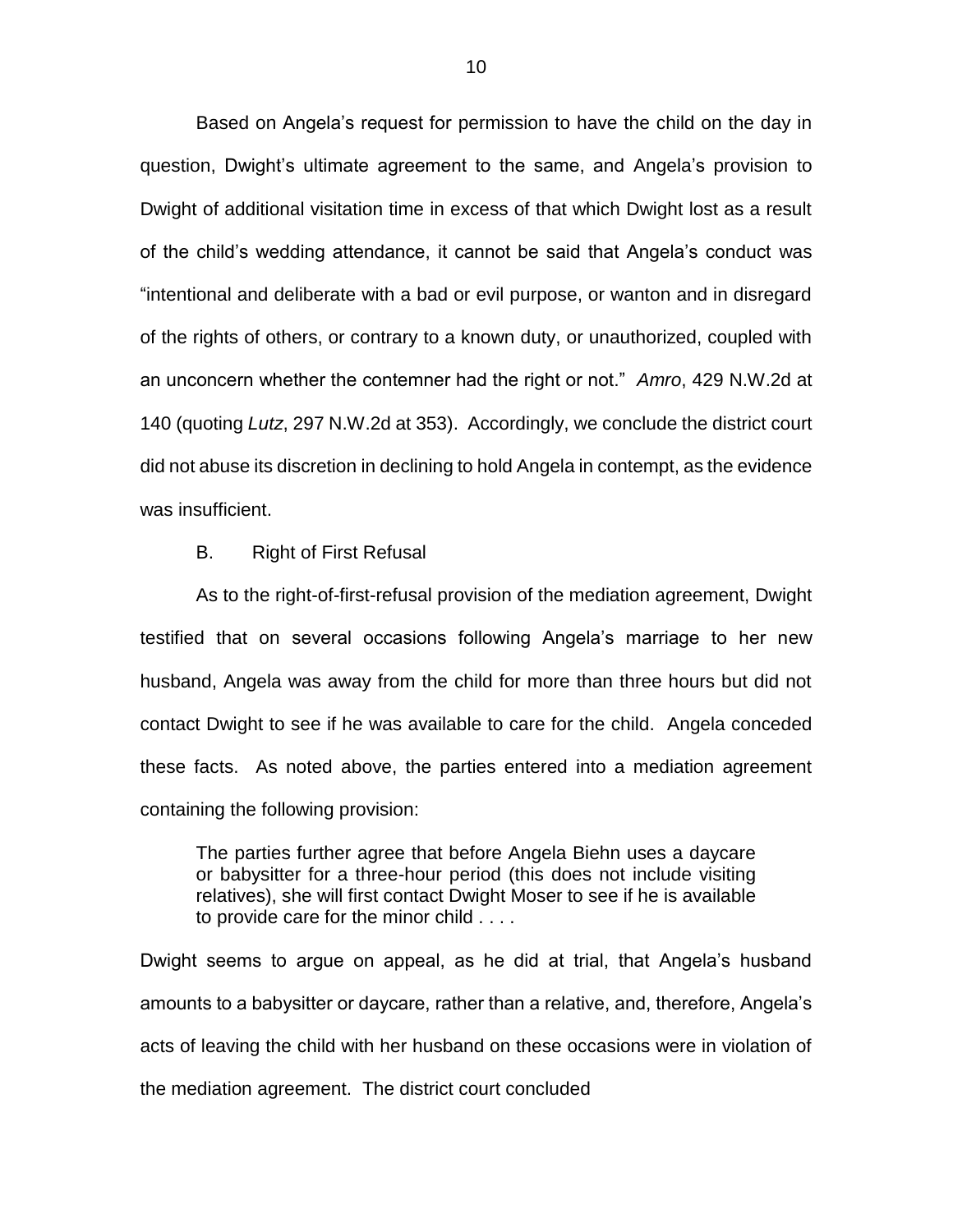Since the Mediation Agreement does not define the term daycare or babysitter, nor did either party attempt to enter evidence at Trial as to a definition other than opinion, the Court finds the terms as used in the Mediation Agreement are indefinite. As such, Dwight has failed to carry his burden of proof as to any willful disobedience of the Court's Order adopting the Mediation Agreement.

Upon our review, we agree with this assessment and conclude the district court did not abuse its discretion in declining to hold Angela in contempt. We therefore affirm the district court's denial of Dwight's contempt application.

# **V. Attorney Fees**

# A. Trial Attorney Fees

Dwight simply argues "[t]he fees awarded to Angela were not fair and reasonable," as he does not have the reasonable ability to pay the award. Dwight's attorney represented Dwight incurred fees in the amount of \$3720.00, only in relation to Angela's counterclaim, which was dismissed by the court. In Angela's attorney fee application, her attorney stated Angela incurred \$22,502.50 in attorney fees in relation to defending the modification petitions and the contempt application. The district court offset the parties' respective requests and ordered Dwight to pay Angela attorney fees in the amount of \$18,782.50.

"In a proceeding . . . to modify a paternity, custody, or visitation order . . . , the court may award the prevailing party reasonable attorney fees." Iowa Code § 600B.26 (2016). We agree with Dwight that he does not have the reasonable ability to pay an attorney-fee award of \$18,782.50 but conclude he does have the reasonable ability to pay a portion of that amount. We reverse the district court's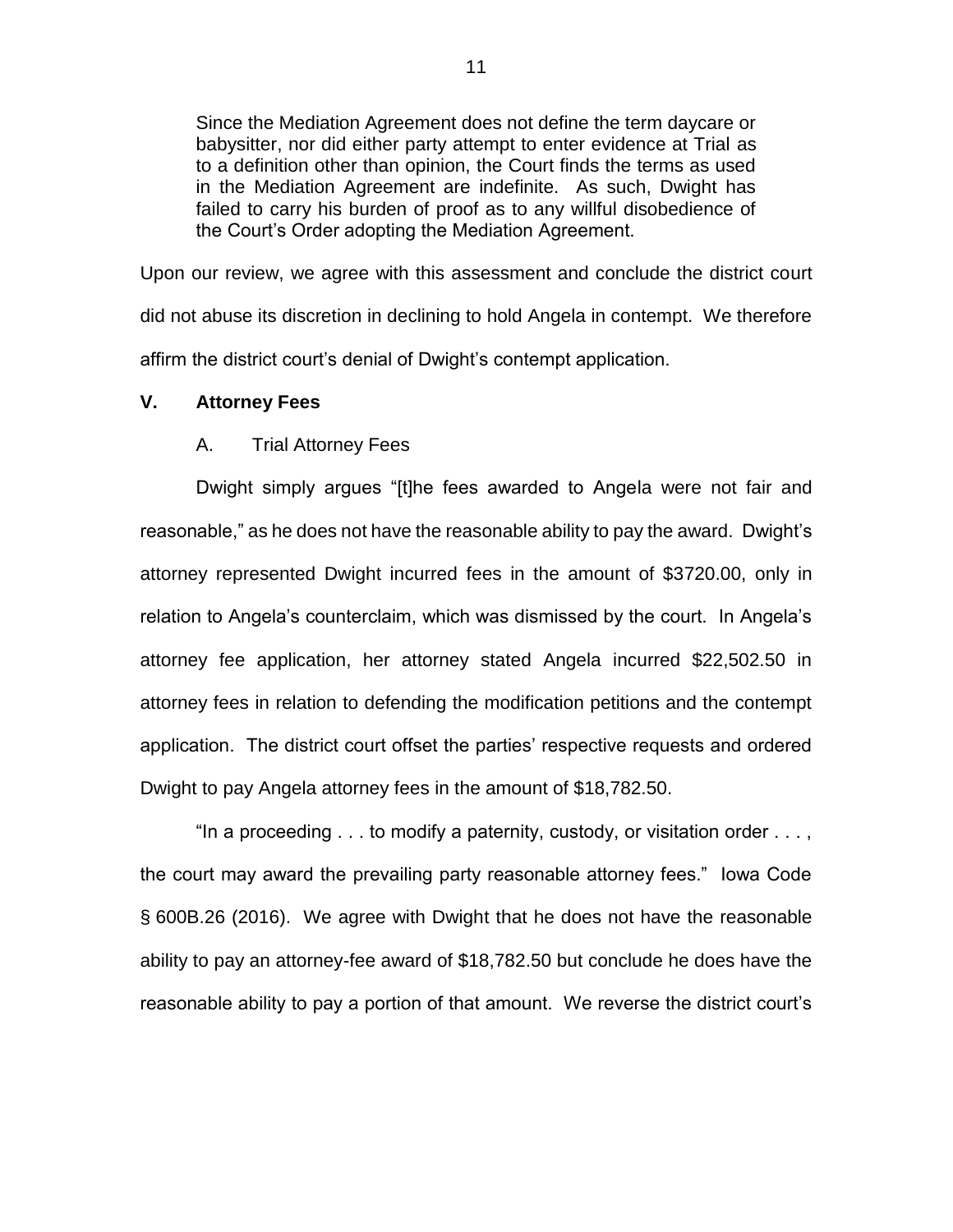attorney-fee award and order Dwight to pay Angela \$9000.00 in trial attorney fees relating to the modification portions of the proceeding.<sup>2</sup>

B. Appellate Attorney Fees

 $\overline{a}$ 

Angela requests an award of appellate attorney fees. *See* Iowa Code § 600B.26; *Schaffer v. Frank Moyer Constr. Inc.*, 628 N.W.2d 11, 23 (Iowa 2001) (holding that a statute allowing an award of trial attorney fees permits an award of appellate attorney fees as well). An award of appellate attorney fees is not a matter of right but rests within this court's discretion. *In re Marriage of Berning*, 745 N.W.2d 90, 94 (Iowa Ct. App. 2007). In determining whether to award attorney fees, we consider the needs of the party making the request, the ability of the other party to pay, and whether the party making the request was obligated to defend the district court's decision on appeal. *Id*. We only have the authority to award Angela appellate attorney fees in relation to Dwight's appeal of the district court's modification rulings. We recognize that Dwight has obtained a somewhat favorable appellate ruling on one issue. On the other hand, Dwight's modification

 $2$  We expressly note our award of trial attorney fees is not attributable to the portions of the trial court proceeding relating to contempt. The trial court was, and this court is, without statutory authority to award fees in relation to the contempt portions of the proceeding. *See Myers v. Cosby*, 874 N.W.2d 679, 680–83 (Iowa Ct. App. 2015) (noting "a district court may only tax attorney fees if they are clearly authorized by an agreement or statute" and concluding Iowa Code chapter 600B does not provide for an award of attorney fees in contempt actions); *see also* 2017 Iowa Acts ch. 98, § 2 (enacting a new statute which provides attorney fees in relation to a contempt proceeding under chapter 600B may only be awarded to the party bringing the action, and only if the court makes a finding of contempt against the opposing party); *cf. In re Marriage of Shaman*, No. 14-0410, 2014 WL 7343748, at \*2 (Iowa Ct. App. Dec. 14, 2014) (discussing a similar statutory scheme under chapter 598); *In re Marriage of Whiteside*, No. 07-0739, 2007 WL 3376902, at \*3 (Iowa Ct. App. Nov. 15, 2007) (same); *In re Marriage of Anderson*, 451 N.W.2d 187, 189– 90 (Iowa Ct. App. 1989) (same). Dwight did not raise the statutory-authority argument below and that issue is therefore not preserved for our review. *See Meier v. Senecaut*, 641 N.W.2d 532, 537 (Iowa 2002). However, this court is still without statutory authority to enter an award of attorney fees in relation to the contempt proceeding.